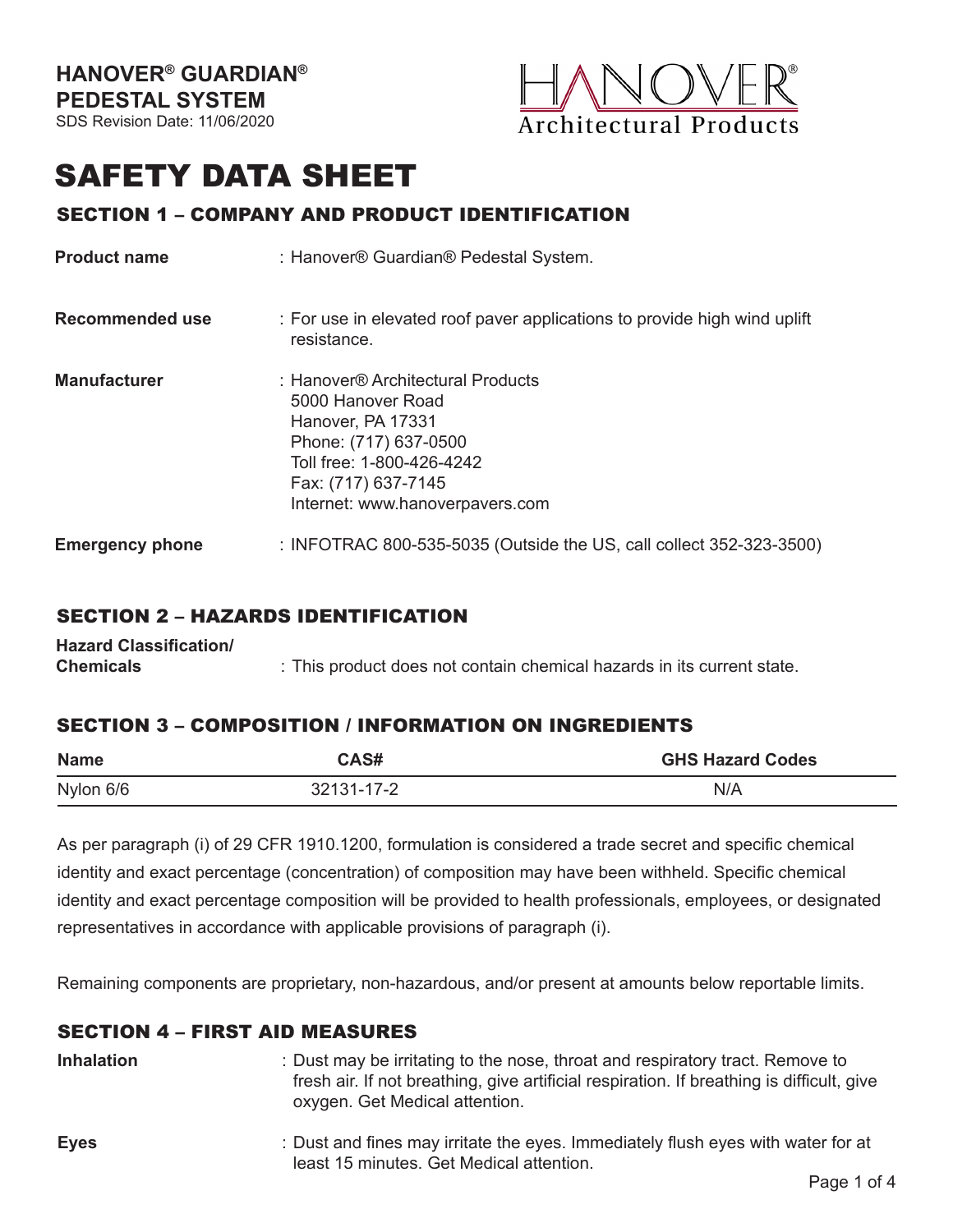# **HANOVER® GUARDIAN® PEDESTAL SYSTEM**

SDS Revision Date: 11/06/2020



#### SECTION 4 – FIRST AID MEASURES

- **Skin** : Clean abrasions with mild soap and water and then cover the area with an antibiotic ointment and a dry dressing. If irritation persists, contact a physician.
- **Ingestion** : This is an unlikely route of entry.

#### SECTION 5 – FIRE FIGHTING MEASURES

| <b>Flammability</b> | : Combustible (CC2) |  |
|---------------------|---------------------|--|
|                     |                     |  |

| <b>Suitable Extinguishing</b> | : Foam, water spray, carbon dioxide (CO2), dry chemical. Use extinguishing |
|-------------------------------|----------------------------------------------------------------------------|
| <b>Methods</b>                | media appropriate for surrounding flammable materials.                     |

**Unsuitable Extinguishing**  : None known. **Methods**

| <b>Hazards During</b> | : None known. |
|-----------------------|---------------|
| <b>Fire-fighting</b>  |               |
|                       |               |

**Protective Equipment** : Full protective clothing including self-contained breathing apparatus.

#### SECTION 6 – ACCIDENTAL RELEASE MEASURES

| <b>PPE/Emergency</b><br><b>Procedures</b>  | : See Section 8 - Exposure Controls / Personal Protection |  |  |
|--------------------------------------------|-----------------------------------------------------------|--|--|
| <b>Environmental</b><br><b>Precautions</b> | $:$ None.                                                 |  |  |
|                                            | Methods and Materials for Containment and Cleaning Up     |  |  |
| <b>Land Spill</b>                          | : Not applicable.                                         |  |  |
| <b>Water Spill</b>                         | : Not applicable.                                         |  |  |

: Not applicable.

#### SECTION 7 – HANDLING AND STORAGE

**Water Disposal**

**Storage** : There are no specific precautions when storing or handling the product in its original state. Wear NIOSH (National Institute for Occupational Safety and Health) approved particulate respirator and tight fitting goggles when sawing or grinding. Allow proper ventilation when sawing or grinding in a confined area. Wear protective gloves when required.

**General Hygiene Advice** : Handle in accordance with good industrial hygiene and safety procedures.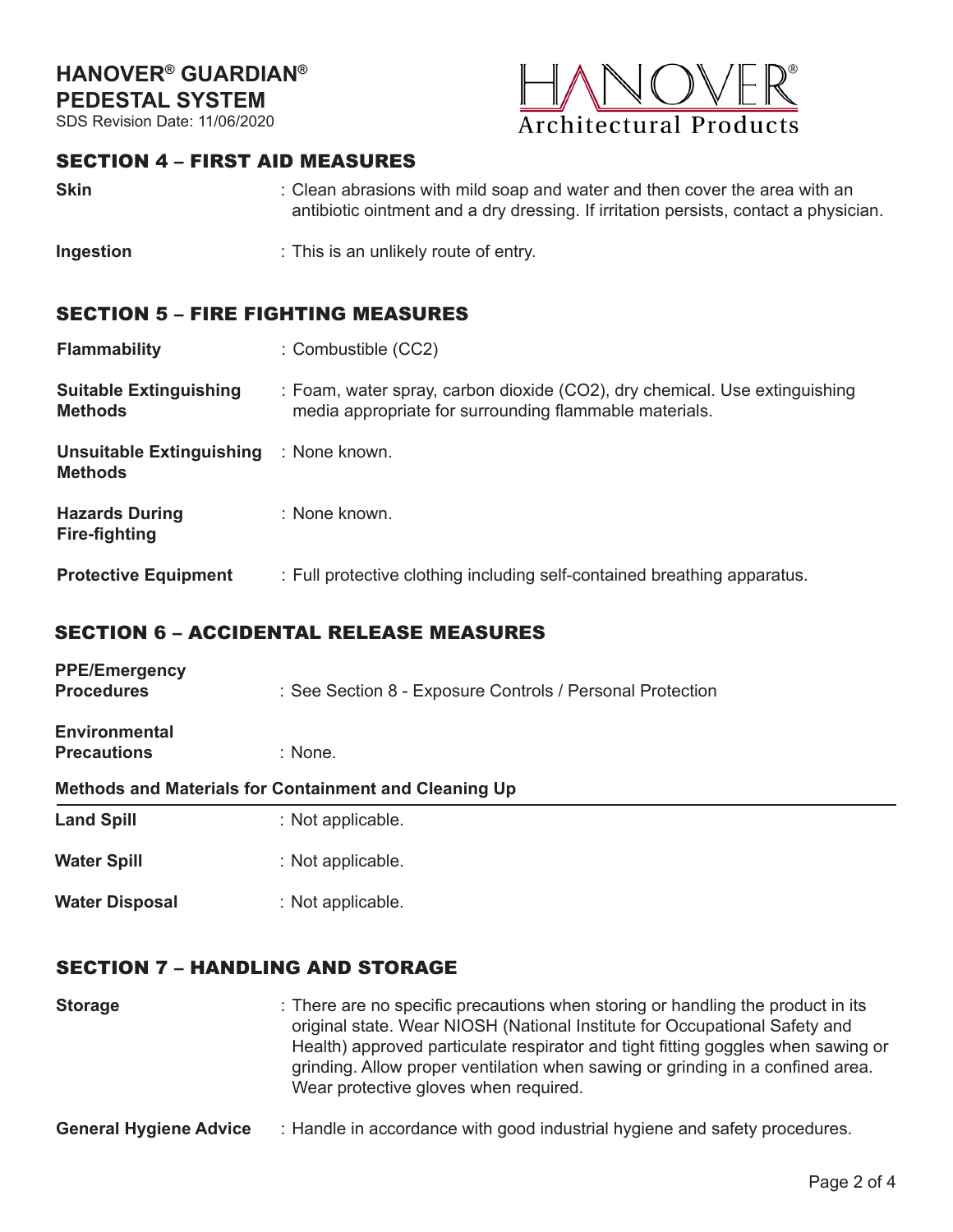

# SECTION 8 – EXPOSURE CONTROLS / PERSONAL PROTECTION

| <b>Exposure Limits</b>                         | : Contains no substances with occupational exposure limit values.                                                                                                         |  |
|------------------------------------------------|---------------------------------------------------------------------------------------------------------------------------------------------------------------------------|--|
| <b>Personal Protective</b><br><b>Equipment</b> |                                                                                                                                                                           |  |
| <b>Eye</b>                                     | : Wear safety glasses.                                                                                                                                                    |  |
| <b>Skin</b>                                    | : Wear protective gloves.                                                                                                                                                 |  |
| <b>Respiratory</b>                             | : Not normally required at ambient temperature.                                                                                                                           |  |
| <b>Engineering Controls</b>                    | : When cutting, grinding or drilling, use general ventilation, local exhaust and/<br>or wet suppression methods to maintain exposures below allowable exposure<br>limits. |  |

# SECTION 9 – PHYSICAL AND CHEMICAL PROPERTIES

| <b>Appearance</b>                      | Various colors                          | <b>Upper/Lower Flamma-</b><br>bility/Explosive Limits | N/A                                     |
|----------------------------------------|-----------------------------------------|-------------------------------------------------------|-----------------------------------------|
| Odor                                   | N/A                                     | <b>Vapor Pressure</b>                                 | N/A                                     |
| <b>Odor Threshold</b>                  | N/A                                     | <b>Vapor Density</b>                                  | N/A                                     |
| pH                                     | N/A                                     | <b>Relative Density</b>                               | N/A                                     |
| <b>Melting/Freezing Point</b>          | N/A                                     | <b>Solubility (ies)</b>                               | N/A                                     |
| <b>Initial Boiling Point/</b><br>Range | N/A                                     | <b>Partition coefficient:</b><br>n-octanol/water;     | N/A                                     |
| <b>Flash Point</b>                     | Top/Bottom: 788°F<br><b>Bolt: 806°F</b> | <b>Auto-Ignition</b><br><b>Temperature</b>            | Top/Bottom: 806°F<br><b>Bolt: 842°F</b> |
| <b>Evaporation Rate</b>                | N/A                                     | <b>Decomposition</b><br><b>Temperature</b>            | N/A                                     |
| <b>Flammability</b>                    | Combustible (CC2)                       | <b>Viscosity</b>                                      | N/A                                     |

**NOTE:** These physical data are typical values based on material tested but may vary from sample to sample. Typical values should not be construed as a guaranteed analysis of any specific lot or as specifications for the product.

# SECTION 10 – STABILITY REACTIVITY

**Reactivity** : No dangerous reaction known under conditions of normal use.